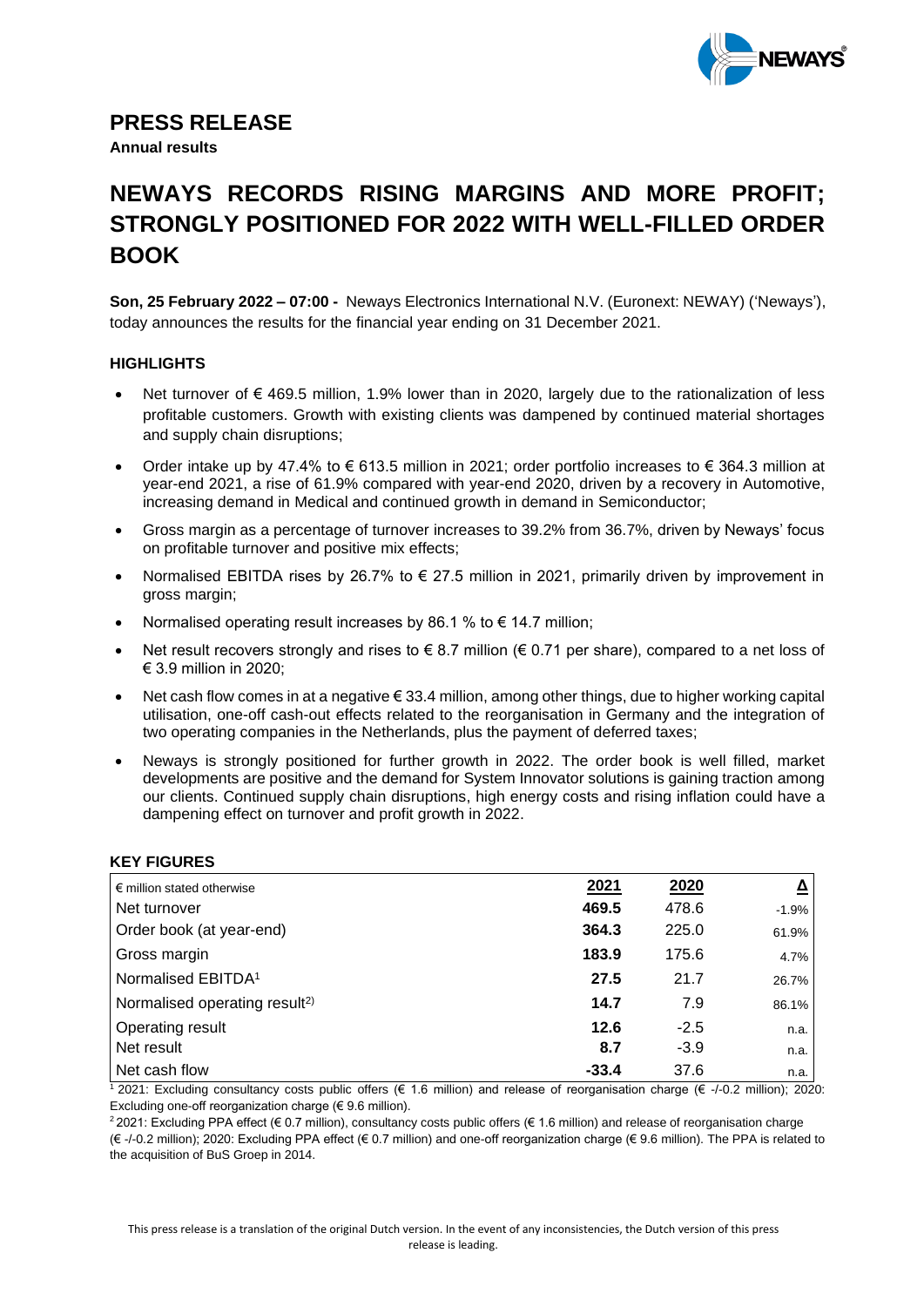

#### **MESSAGE FROM THE CEO**

Eric Stodel: "In the second half year we continued the strong trend as seen in the first half of 2021. We saw a strong improvement in our margin, primarily as a result of more deliberate choices, positive mix effects and a strong focus on offering greater added value. We also managed to limit the impact of international supply chain disruptions on our margins. In combination with our OneNeways transformation, this led to recovery and improvement of our profitability.

Due to the rationalization of less profitable customers, turnover is slightly lower in 2021 than in 2020, and turnover growth with existing clients was limited by shortages of materials and supply chain disruptions. On the other hand, strong demand resulted in a well-filled order book at the start of the new year. The recovery in the Automotive market is continuing and the number of long-term initiatives in other market sectors, including Medical, are now starting to translate into higher order intake. The demand in the Semiconductor sector is still very strong and we expect this to continue in the year ahead.

In terms of deploying our strategy, we are well on schedule. We are making increasingd headway in our positioning as a System Innovator, focusing on providing our clients with greater added value. For instance, we gained a number of new clients last year, divided across all our strategic market sectors, and at the same time saw continued growth in our pipeline of prospects. We also made solid progress in our transformation to OneNeways, which is helping to make our organisation more efficient and to optimise the delivery of services to our clients.

In 2022, the ongoing supply chain disruptions, high energy costs and rising inflation could have a dampening effect on our turnover growth and/or our profitability. Despite this, we are in a good starting position for 2022. Our order portfolio is well filled and we will continue to offer high-grade solutions in order to strengthen our competitive position and improve our profitability. We are seeing an increasing demand for these solutions from our clients and we will continue to invest in distinctive innovative technologies that contribute to the energy transition, the growth of the semiconductor industry and high-grade medical solutions."

### **FINANCIAL AND OPERATIONAL OVERVIEW**

| $\epsilon$ million unless otherwise stated | 2021  | 2020  | $\Delta$ |
|--------------------------------------------|-------|-------|----------|
| Net turnover                               | 469.5 | 478.6 | $-1.9%$  |
| Order portfolio (at year-end)              | 364.3 | 225.0 | 61.9%    |
| Order intake                               | 613.5 | 416.4 | 47.4%    |
| Book-to-bill (ratio)                       | 1.31  | 0.87  | 50.2%    |

We deliberately chose to discontinue selected clients with less profitable turnover. Continued turnover growth with our existing clients was dampened by the impact of ongoing material shortages, especially in the Automotive sector. Our order intake increased by 47.4%, driven by increasing demand from the Automotive and Medical sectors and continued strong demand from the Semiconductor sector. We are seeing a continuation of our recovery in 2022.

| Net turnover – per market sector           |       |       |          |
|--------------------------------------------|-------|-------|----------|
| $\epsilon$ million unless otherwise stated | 2021  | 2020  | ≙        |
| Industrial                                 | 131.1 | 144.3 | $-9.2%$  |
| Semiconductor                              | 180.9 | 162.2 | 11.5%    |
| Automotive                                 | 106.3 | 114.3 | $-7.0%$  |
| Medical                                    | 50.1  | 52.7  | $-5.1%$  |
| Other                                      | 1.1   | 5.0   | $-77.1%$ |
| Total                                      | 469.5 | 478.6 | $-1.9%$  |

In the Semiconductor sector, turnover was up 11.5%, driven by continued strong demand for electronic components. The decline in the Automotive and Industrial sectors was primarily due to the downscaling of loss-making clients. Turnover growth with our existing clients in these sectors was dampened by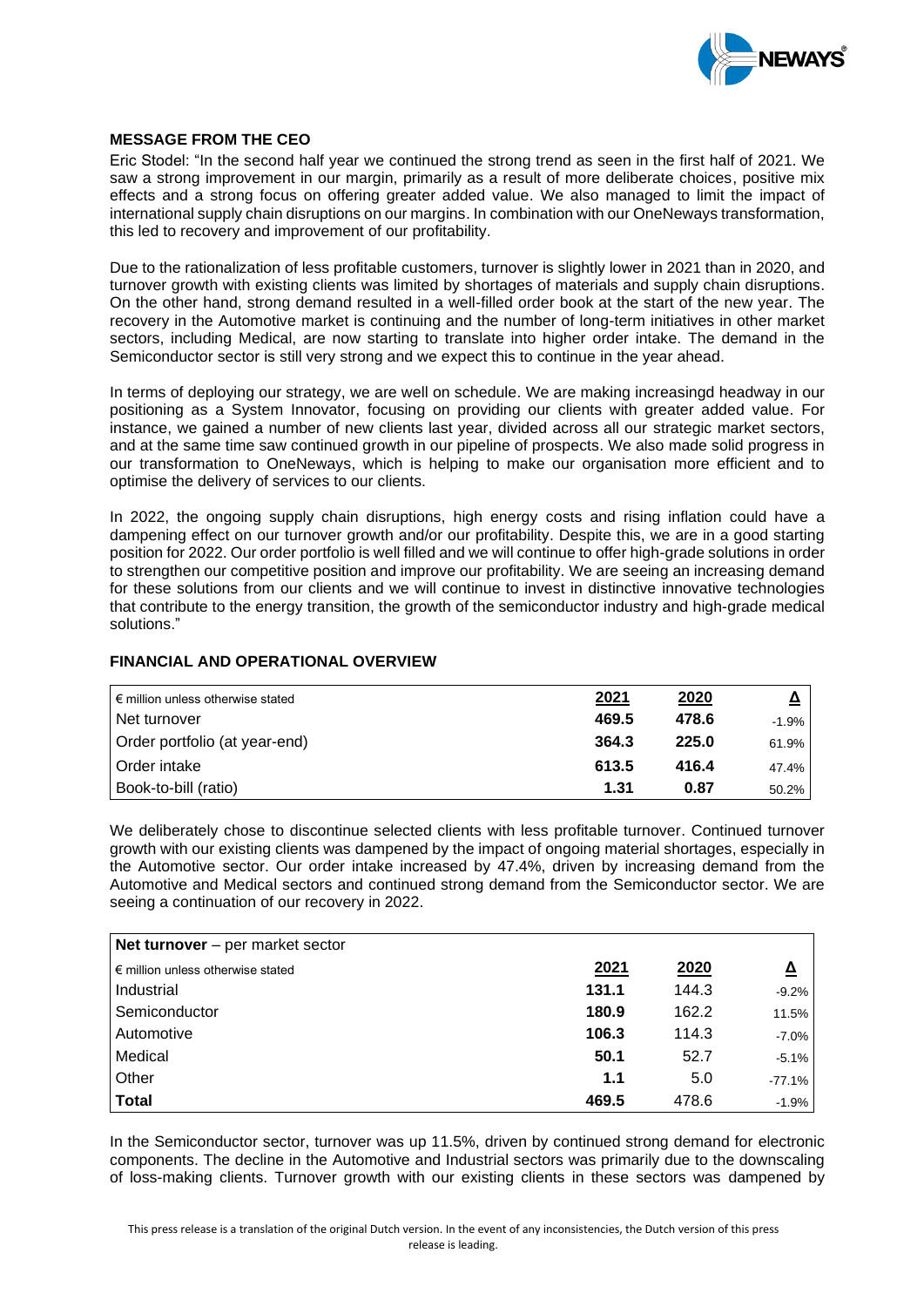

persistent supply chain disruptions. However, we saw a strong increase in order intake in all these sectors compared with 2020.

| 2021  | <u>2020</u> | $\Delta$ |
|-------|-------------|----------|
| 183.9 | 175.6       | 4.7%     |
| 39.2% | 36.7%       | n.a.     |
| 27.5  | 21.7        | 26.7%    |
| 5.9%  | 4.5%        | n.a.     |
| 14.7  | 7.9         | 86.1%    |
| 3.1%  | 1.7%        | n.a.     |
|       |             |          |

 $\frac{1}{2}$  2021: Excluding consultancy costs public offers (€ 1.6 million) and release of reorganisation charge (€ -/-0.2 million); 2020: Excluding one-off reorganization charge ( $\epsilon$  9.6 million).

<sup>2</sup> 2021: Excluding PPA effect (€ 0.7 million), consultancy costs public offers (€ 1.6 million) and release of reorganisation charge (€ -/-0.2 million); 2020: Excluding PPA effect (€ 0.7 million) and one-off reorganization charge (€ 9.6 million). The PPA is related to the acquisition of BuS Groep in 2014.

As a percentage of turnover, the gross margin improved to 39.2% from 36.7%. This was largely due to positive mix effects and a stronger focus on higher added value activities. Neways managed to limit the impact of higher material and logistics costs in connection with the disruptions in the supply chain thanks to strict chain management, close cooperation and improved agreements with clients.

Neways' operating expenses, excluding depreciation and amortisation, increased by 1.6% to  $\epsilon$  156.4 million. Personnel expenses rose by 2.0% to € 130.1 million. In 2021, Neways completed the reorganisation in Germany and the integration of two operating companies in the Netherlands, which led to a reduction in the number of employees of around 170 FTEs.

To meet the strong market demand, Neways also opted for a targeted increase in capacity using both permanent and flexible staff. On balance, the total number of FTEs at year end was around the same as at year-end 2020. Operating costs are excluding € 1.6 million in one-off consultancy costs related to the public offers and  $a \in 0.2$  million release from the previous year's reorganisation charge.

Normalised EBITDA increased by 26.7% to 27.5 mln in 2021 due to the focus on profitable turnover growth. The normalised operating result rose by 86.1% to  $\epsilon$  14.7 million, which corresponds with an operating margin of 3.1%.

| $\epsilon$ million unless otherwise stated | 2021  | 2020      |           |
|--------------------------------------------|-------|-----------|-----------|
| Financing expenses (net)                   | 1.7   | 2.1       | $-16.6\%$ |
| Tax rate                                   | 19.7% | $-13.7\%$ | n.a.      |
| Net result                                 | 8.7   | $-3.9$    | n.a.      |
| Earnings per share $(\epsilon)$            | 0.71  | $-0.32$   | n.a.      |

Financing expenses declined by  $\epsilon$  0.4 million as a result of lower credit use in the first half of the year. The tax rate increased to 19.7% in 2021. The tax rate was lower due to tax loss carry-forwards in Germany at a higher tax rate. In 2020 Neways recognised a tax asset as a result of the losses in Germany and the tax asset was added to the provision for tax loss carry-forwards. The number of outstanding ordinary shares stood at 12,270,134 at year-end 2021, which resulted in earnings per share of  $\epsilon$  0.71.

### **DIVIDEND**

Since the General Meeting of Shareholders held in 2015, Neways dividend policy has been to pay out a maximum of 40% of its profit after tax as dividend. In view of the current, much simplified shareholder structure, with a shareholder that holds almost the entire issued capital following a public bid, the Board of Directors and the Supervisory Board believe it would be appropriate to deviate from this dividend policy. The proposed dividend pay-out falls within the parameters laid down in the articles of association, the legal framework and agreements laid down in the company's bank financing.

Neways will propose to the General Meeting of Shareholders to pay out a dividend of € 1.06 per share over 2021, to be paid from the retained earnings reserve recognised in the financial statements. Neways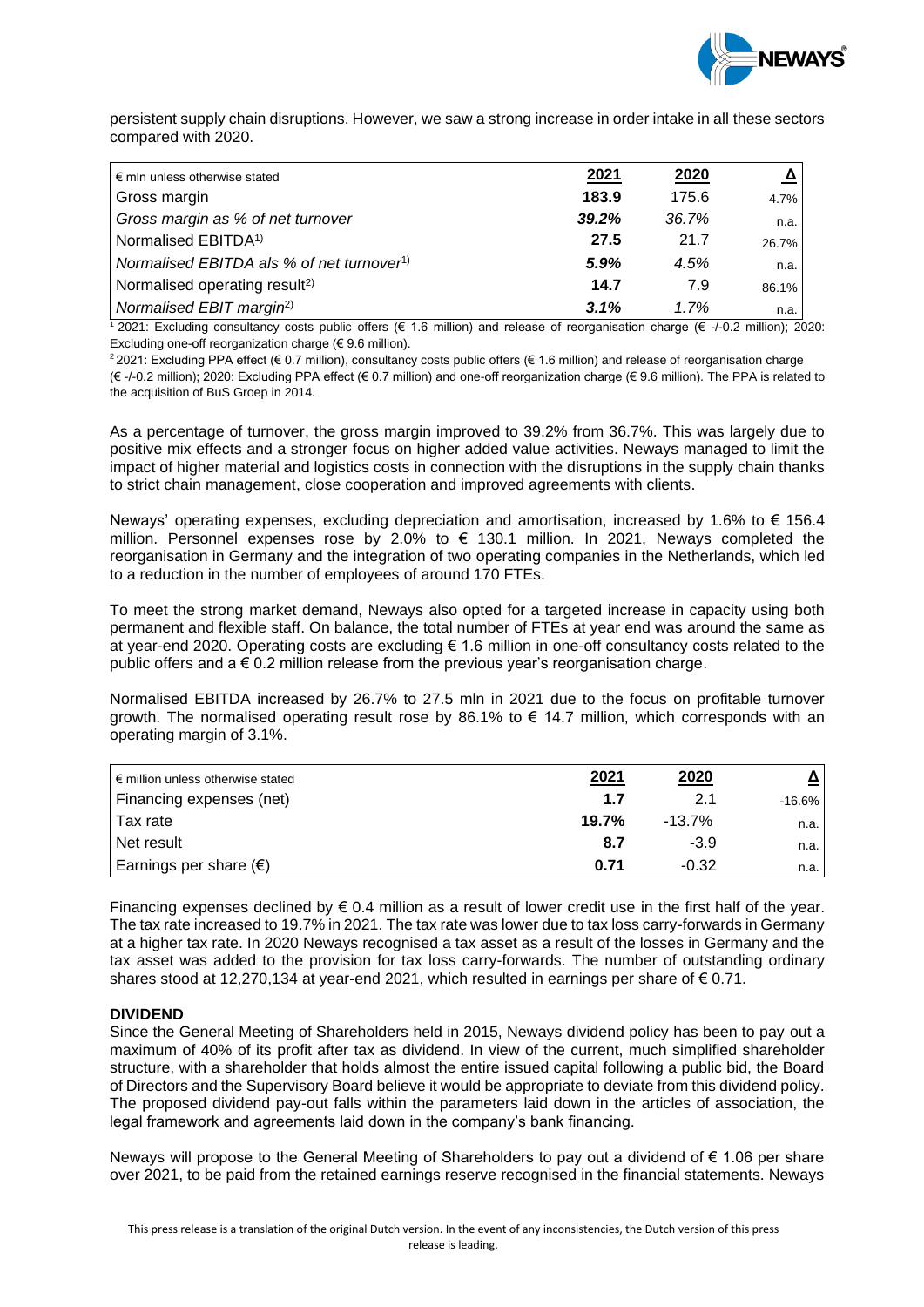

will also propose to the General Meeting that, as stated at the General Meetings of Shareholders held in 2020 and 2021, the dividend for 2019, of € 0.28 per share, will be paid from the retained earnings reserve. The latter dividend proposal was withdrawn on 16 April 2020, due to the uncertain situation at the time regarding the Covid-19 pandemic.

#### **FINANCIAL CONDITION**

| l € million unless otherwise stated | <u>2021</u> | <u>2020</u> |            |
|-------------------------------------|-------------|-------------|------------|
| Operational cash flow               | $-29.0$     | 40.9        | $-170.9\%$ |
| Net working capital (at year-end)   | 112.0       | 60.4        | 85.4%      |
| I Investments                       | $-4.4$      | $-3.3$      | 33.3%      |
| Net cash flow                       | $-33.4$     | 37.6        | $-188.8%$  |

The net cash flow came in at a negative  $\epsilon$  33.4 million, among other things due to higher working capital utilisation and higher cash out in connection with the reorganisation in Germany and the combination of two operating companies in the Netherlands announced at the end of 2020, plus the payment of taxes to the government that were deferred in early 2021 due to Covid-19.

Net working capital increased by 85.4% to € 112.0 million, compared with € 60.4 million at year-end 2020. This was driven by an increase in inventories in anticipation of stronger demand, ongoing supply chain disruptions, the scarcity of components and the deliberate choice, in consultation with our clients, to build up extra inventories to guarantee deliveries. This resulted in an inventory turnover rate, measured in days of realised turnover, of 110 days at year-end 2021, compared with 69 days at year-end 2020. The number of days sales outstanding had risen to 41 days, six days higher than at year-end 2020, largely driven by higher turnover in December. The number of outstanding days payable ended at 56 days, six days higher than at year-end 2020. Neways expects the scarcity of components to continue for a large part of 2022, and our focus will therefore be on strict working capital management to control the impact of this scarcity.

Besides the start of the construction of a new production facility of approximately 15,000m2 in Slovakia, no large changes in our investment plans are expected in 2022.

|                                 | Year-end 2021 | Year-end 2020    |
|---------------------------------|---------------|------------------|
| Net debt / normalised EBITDA    | 2.5           | 1.5              |
| Interest coverage <sup>1)</sup> | 8.5           | 3.8 <sub>1</sub> |
| Solvency <sup>2)</sup><br>_____ | 37.7%         | 43.6%            |

 $1$  EBIT divided by interest expenses

<sup>2</sup> Shareholders' equity divided by the balance sheet total

The improvement in the interest coverage was a direct consequence of the improved profitability and the lower interest expenses due to the limited use of credit in the first half of the year. The decline in solvency at year-end 2021 was due to the sharp rise in working capital utilisation, which was offset only to a limited degree by the increase in shareholders' equity. At the start of 2022, the current credit facility was increased to € 80 million from € 65 million, with covenants unchanged.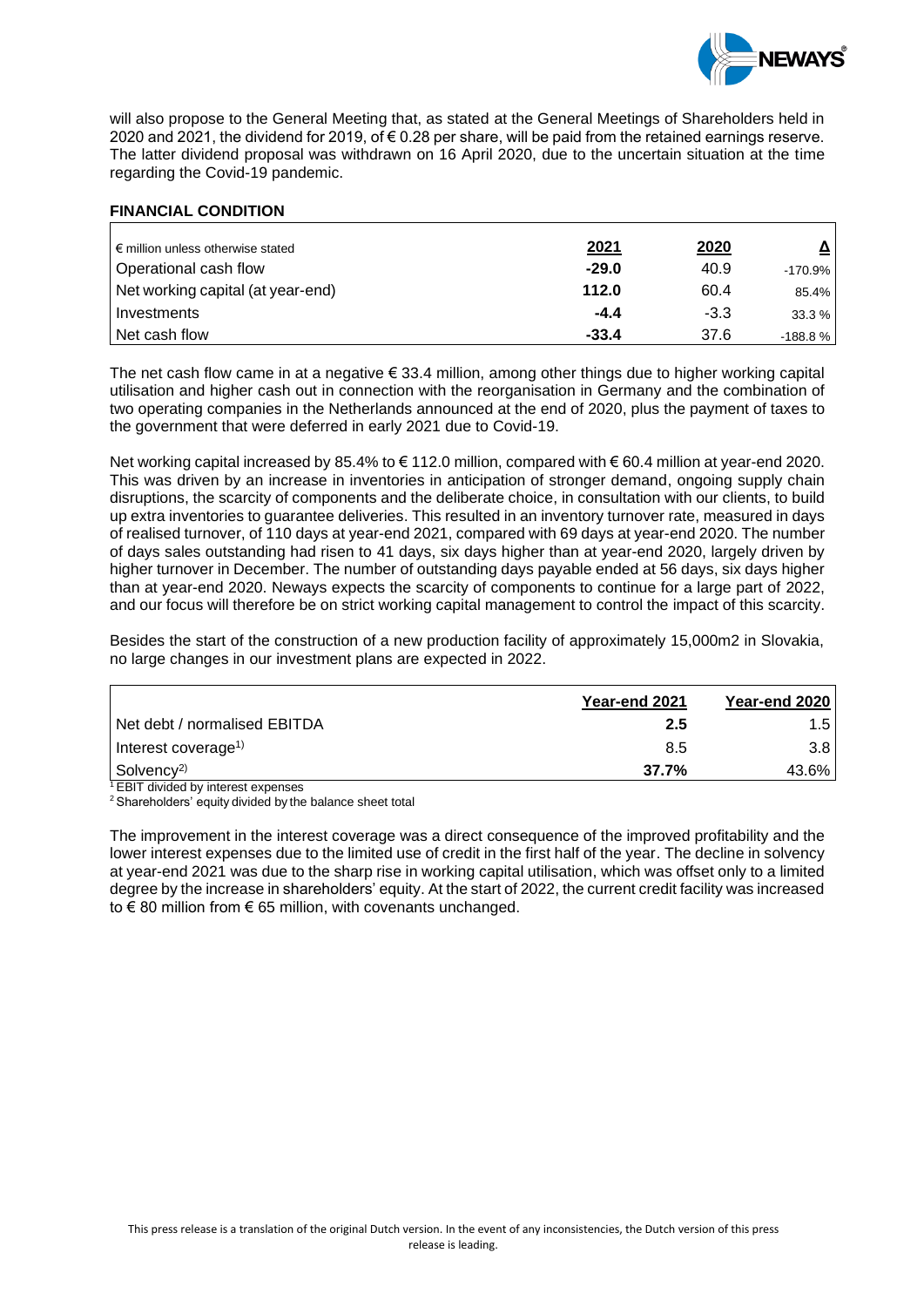

#### **OUTLOOK**

Neways is in a strong position for 2022. Our order book is well filled and we will continue to offer more high-grade solutions to further improve our competitive position and increase our profitability. We are seeing increasing client demand for our System Innovator solutions and we will continue to invest in distinctive innovative technologies that contribute to the energy transition, the growth of the semiconductor industry and high-grade medical solutions. At the same time, continued supply chain disruptions, high energy costs and rising prices for electronic components could have a dampening effect on our turnover growth and/or results in 2022.

Together with our new shareholder Infestos, we are accelerating our transition and we will focus even more explicitly on innovative systems that help to create a more sustainable economy. Propelled by the energy transition, we see a rapid increase in demand for complex and smart electronic systems in all our end markets.

At the same time, through our OneNeways transformation, we will invest in intensifying the collaboration between our operating companies and the harmonisation of our operating processes. We started the rollout of this transformation in 2021 and we will continue with this process in 2022. In the coming months, we will provide more information on our chosen strategy and our priorities for the years ahead.

If we look beyond the immediate future, Neways is in an excellent position in its strategic growth sectors, with increasing demand for more and more complex systems and high-grade technological innovations. We are confident that we are on the right path to using our know-how and expertise to provide our clients with a broader range of products and services in the years ahead. Strengthening our long-term partnerships with clients even further puts us in an excellent position to take maximum advantage of this position and by doing so take Neways' profitability to a structurally higher level in 2022 and the years beyond.

#### **END**

#### **ABOUT NEWAYS**

Neways Electronics International N.V. (Neways) is an international company active in the EMS (Electronic Manufacturing Services) market. Neways offers its clients custom-made solutions for the complete product life cycle (from product development to after-sales service) of both electronic components and complete (box-built) electronic control systems. Neways operates in a niche of the EMS market and focuses primarily on small to medium-sized specialist series, in which quality, flexibility and time-to-market play a crucial role. Neways products are used in sectors such as the Semiconductor, Medical, Automotive and Industrial. Neways has operating companies in the Netherlands, Germany, the Czech Republic, Slovakia, China and the United States, with a total of 2,589 employees at year-end 2021. Neways recorded net turnover of € 469.5 million in 2021. Neways shares are listed on the Euronext Amsterdam stock exchange (symbol: NEWAY). [www.newayselectronics.com](http://www.newayselectronics.com/)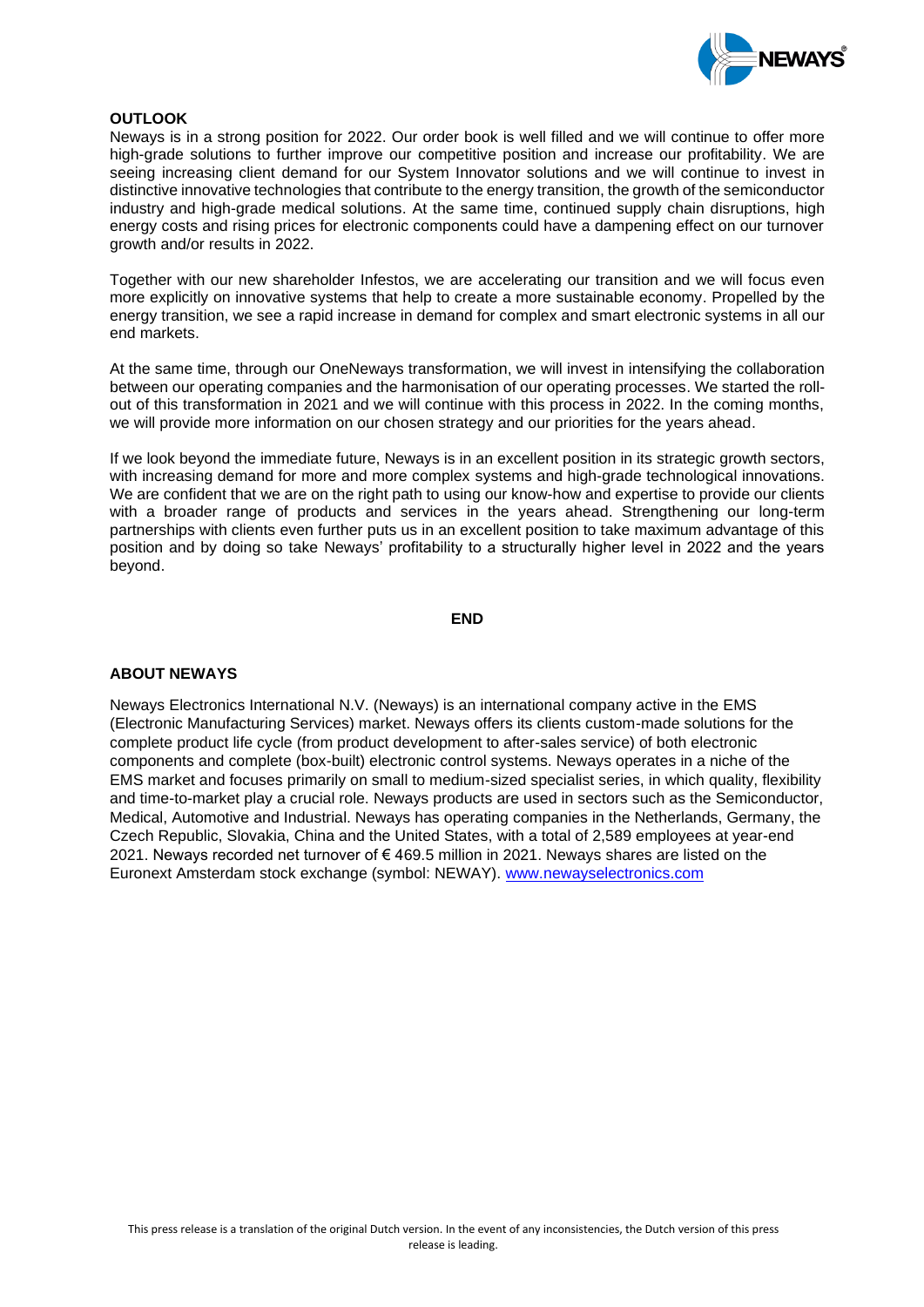

### **Not for publication**

#### **FOR MORE INFORMATION**

Eric Stodel (CEO) / Paul de Koning (CFO) Tel: + 31 (0)40-2679201

Neways Electronics International N.V. Postbus 69, 5690 AB SON [www.newayselectronics.com](http://www.newayselectronics.com/)

#### **MEDIA / ANALYST MEETING**

Neways will hold a combined press conference / analysts' meeting on its full year 2021 results today, Friday 25 February 2022, at 14.00 hours, at Science Park Eindhoven 5010 in Son. A live webcast of the meeting is available via this [link.](https://webinar.heuvelmanlive.stream/newaysresults2021)

### **IMPORTANT DATES**

| 25 February 2022 (today) | Publication annual results 2021 |
|--------------------------|---------------------------------|
| 25 February 2022 (today) | Publication annual report 2021  |
| 21 April 2022            | General Meeting of Shareholders |

#### **FORWARD-LOOKING INFORMATION / DISCLAIMER**

This press release includes forward-looking statements. Other than reported financial results and historical information, all statements included in this press release, including, without limitation, those regarding our financial position, business strategy and management plans and objectives for future operations, are forward-looking statements. These forward-looking statements are based on our current expectations and projections about future events and are subject to risks and uncertainties that could cause actual results to differ materially from those expressed in the forward-looking statements. Many of these risks and uncertainties relate to factors that are beyond Neways' ability to control or estimate precisely, such as future market conditions, the behaviour of other market participants and the actions of governmental regulators. Readers are cautioned not to place undue reliance on these forward-looking statements, which speak only as of the date of this press release and are subject to change without notice. Other than as required by applicable law or the applicable rules of any exchange on which our securities may be traded, we have no intention or obligation to update forward-looking statements. This document includes information that qualifies as insider information in the sense of article 7(1) of (EU) Directive No. 596/2014 relating to market abuse.

In the presentation and discussion of Neways' financial position, operating results and cash flows, the management uses certain non-IFRS financial criteria. These non-IFRS financial criteria should not be seen in themselves as alternatives for the equivalent IFRS criteria and should be used in conjunction with the most directly comparable IFRS criteria. Non-IFRS financial criteria have no standardised meaning under IFRS and therefore may not be comparable with similar criteria presented by other companies. For the audited financial results, we refer to the financial statements available on the website [www.newayselectronics.com.](http://www.newayselectronics.com/)

#### **ADDENDA**

- Consolidated profit and loss account
- Consolidated balance sheet
- Consolidated cash flow statement
- Statement of changes in group equity
- Additional data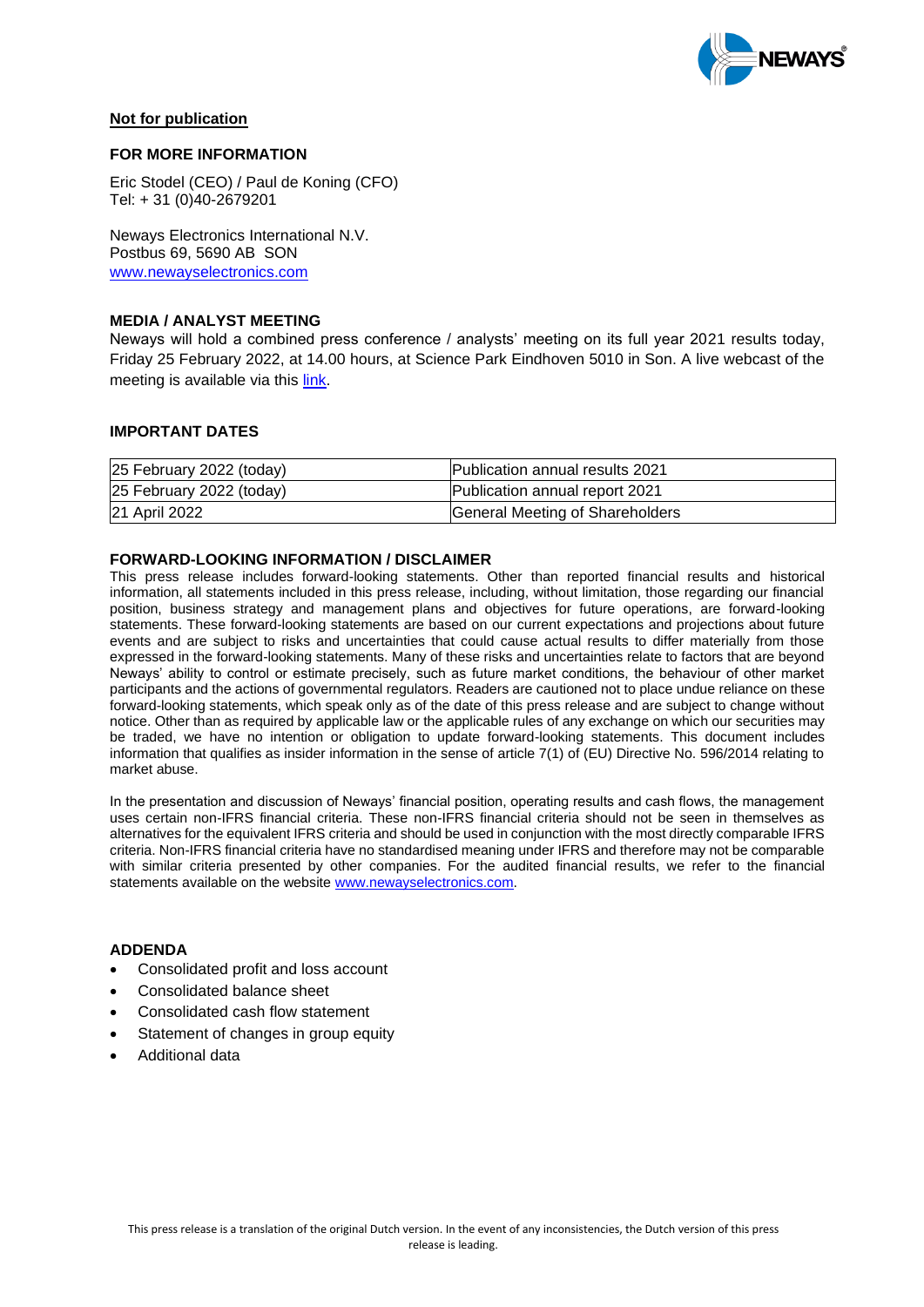

# **Consolidated Profit and Loss Account**

| Amounts $x \in m$ In.                                                         | 2021          | 2020           |
|-------------------------------------------------------------------------------|---------------|----------------|
| <b>Turnover</b>                                                               | 469.5         | 478.6          |
| Costs of materials                                                            | $-285.6$      | $-303.0$       |
| <b>Gross margin</b>                                                           | 183.9         | 175.6          |
| <b>Operating expenses</b><br>Personnel costs<br>Depreciation and amortization | 130.1         | 127.6          |
| Tangible and intangible fixed assets                                          | 12.8          | 13.8           |
| Other operating expenses                                                      | 26.3          | 26.3           |
| <b>Total operating expenses</b>                                               | 169.2         | 167.7          |
| Normalized operating result <sup>1)</sup>                                     | 14.7          | 7.9            |
| Financial expenses                                                            | $-1.7$        | $-2.1$         |
| <b>Result from ordinary activities</b><br>before taxes                        | 13.0          | 5.8            |
| Taxation on ordinary activities                                               | $-2.8$        | $-2.3$         |
| <b>Result from ordinary activities</b><br>after taxes                         | 10.2          | 3.5            |
| Extraordinary expenses <sup>1)</sup><br>Taxes extraordinary expenses          | $-2.1$<br>0.6 | $-10.3$<br>2.9 |
| <b>Net result</b>                                                             | 8.7           | $-3.9$         |

1) Results in the financial statement are corrected for 2021: Excluding PPA effect ( $\in$  0.7 million), consultancy costs public offers ( $\in$ 1.6 mln) and release of reorganisation charge (€ -/-0.2 million); 2020: Excluding PPA effect (€ 0.7 million) and one-off reorganization charge (€ 9.6 million). The PPA is related to the acquisition of BuS Groep in 2014.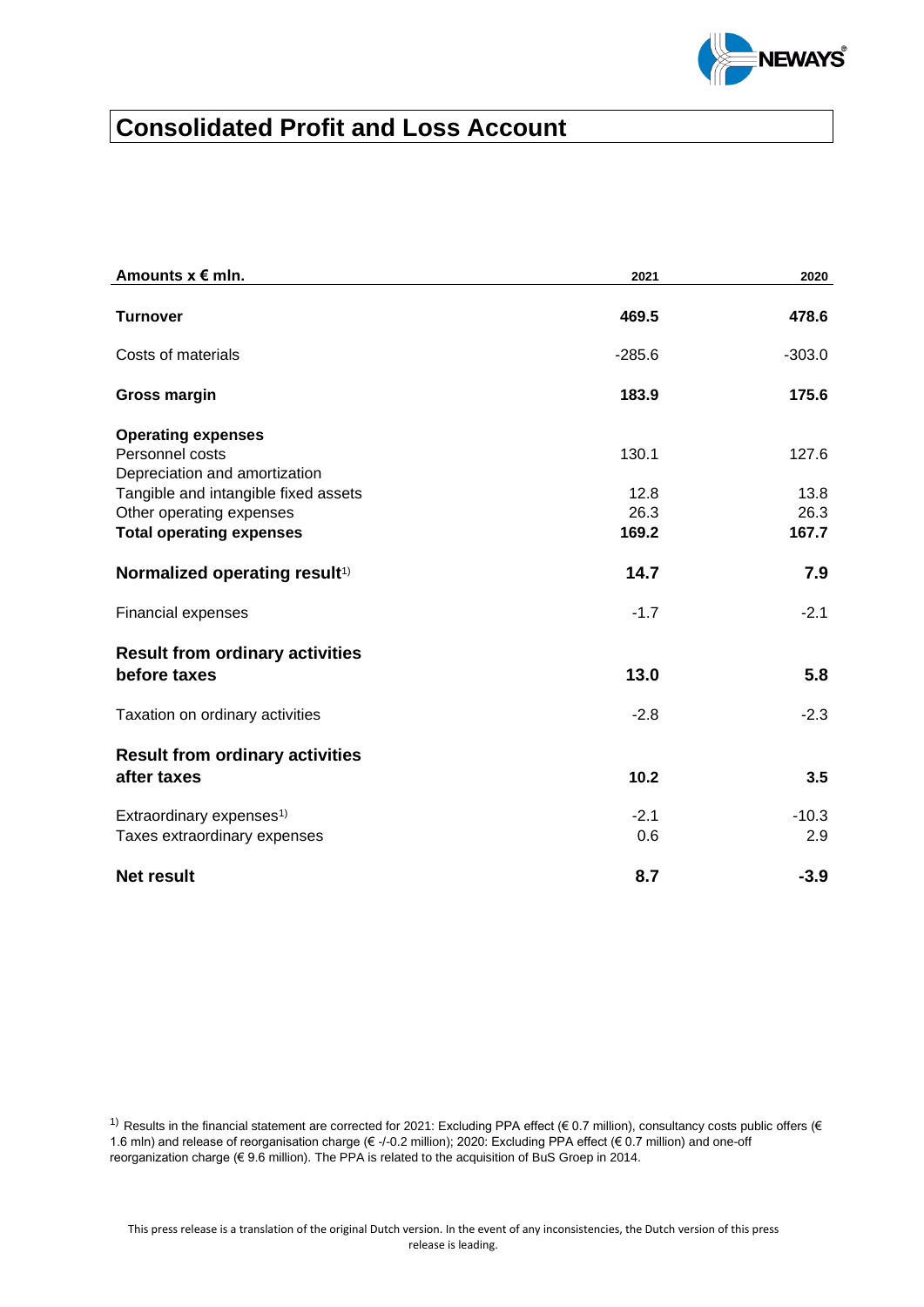

# **Consolidated Balance Sheet**

| Amounts $x \in m$ In.                                                         | 31-12-2021  | 31-12-2020 |
|-------------------------------------------------------------------------------|-------------|------------|
|                                                                               |             |            |
| <b>Assets</b>                                                                 |             |            |
| <b>Fixed assets</b>                                                           | 77.3        | 83.2       |
| Tangible fixed assets                                                         | 63.2        | 69.4       |
| Intangible fixed assets                                                       | 5.8         | 6.9        |
| Deferred tax assets                                                           | 8.3         | 6.9        |
| <b>Current assets</b>                                                         | 219.0       | 151.0      |
| Inventories                                                                   | 140.9       | 82.3       |
| Receivables                                                                   | 74.1        | 66.7       |
| Cash and cash equivalents                                                     | 4.0         | 2.0        |
| <b>Total assets</b>                                                           | 296.3       | 234.2      |
| <b>Liabilities</b>                                                            |             |            |
| <b>Group equity</b>                                                           | 111.8       | 102.0      |
| <b>Long-term liabilities</b>                                                  | 29.1        | 32.6       |
| lease liabilities                                                             | 22.1        | 25.8       |
| Provisions                                                                    | 1.3         | 0.0        |
| Pension and long service awards liabilities                                   | 5.0         | 5.6        |
| Deferred tax liabilities                                                      | 0.7         | 1.2        |
|                                                                               |             |            |
| <b>Short-term liabilities</b>                                                 | 155.4       | 99.6       |
| <b>Bank overdrafts</b>                                                        | 45.0<br>5.3 | 4.6<br>5.1 |
| lease liabilities                                                             | 97.0        | 68.7       |
| Trade creditors and other payables<br>Taxes and social security contributions | 5.9         | 9.4        |
| Corporate income tax                                                          | 1.3         | 3.2        |
| Provisions                                                                    | 0.9         | 8.6        |
| <b>Total group equity and liabilities</b>                                     | 296.3       | 234.2      |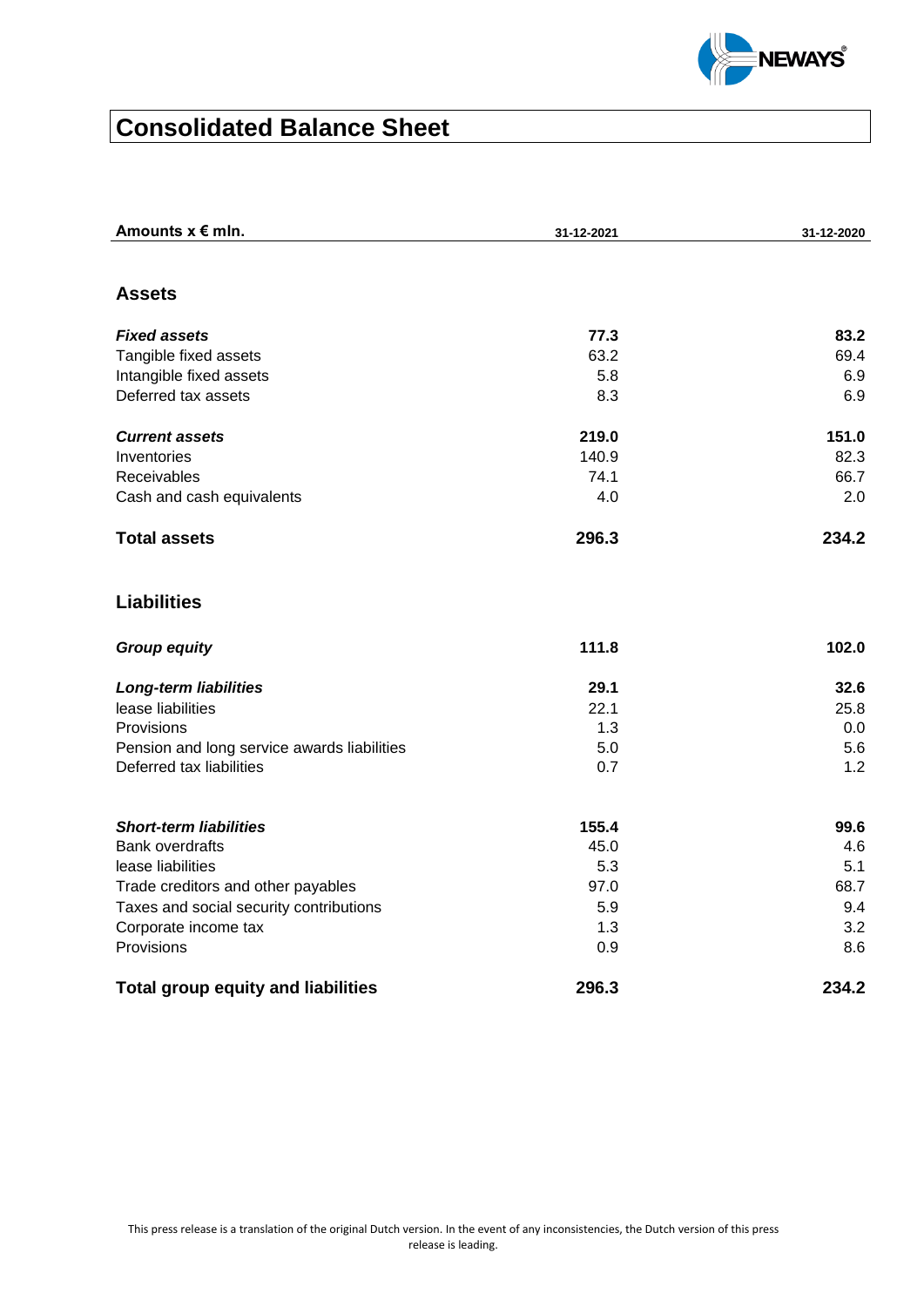

# **Consolidated Cash Flow Statement**

| Amounts $x \in m$ In.                                                       |              | 2021    |            | 2020    |               |
|-----------------------------------------------------------------------------|--------------|---------|------------|---------|---------------|
|                                                                             |              |         |            |         |               |
| Cash flow from operating activities<br>Results before tax                   |              |         |            |         |               |
| Adjustments for:                                                            |              | 10.9    |            | $-4.5$  |               |
| Depreciation and amortization                                               |              | 13.5    |            | 14.5    |               |
| Costs employee options granted                                              |              | 0.0     |            | 0.0     |               |
| Costs employee performance shares awarded                                   |              | 0.0     |            | $-0.1$  |               |
| Finance costs                                                               |              | 1.7     |            | 2.1     |               |
| Interest paid                                                               |              | $-1.2$  |            | $-1.6$  |               |
| Change in provisions                                                        |              | $-6.7$  |            | 7.0     |               |
| Received (paid) corporate income taxes                                      |              | $-6.0$  |            | $-1.3$  |               |
| Changes in working capital *)                                               |              | $-41.2$ |            | 24.8    |               |
|                                                                             | Total **)    |         | $-29.0$    |         | 40.9          |
| <b>Cash flow from investment activities</b>                                 |              |         |            |         |               |
| Investments in intangible fixed assets                                      |              | 0.0     |            | 0.0     |               |
| Investments in tangible fixed assets                                        |              | $-4.4$  |            | $-3.3$  |               |
|                                                                             | Total **)    |         | $-4.4$     |         | $-3.3$        |
|                                                                             |              |         |            |         |               |
| Cash flow from financing activities                                         |              |         |            |         |               |
| Payments pursuant to leases                                                 |              | $-5.8$  |            | $-5.8$  |               |
| Use of bank overdrafts                                                      |              | 40.4    |            | $-31.9$ |               |
| Returns from options excercised                                             |              | 0.8     |            | 0.0     |               |
| Dividends paid to shareholders                                              |              | 0.0     |            | 0.0     |               |
|                                                                             | <b>Total</b> |         | 35.4       |         | $-37.7$       |
| Change in cash and cash equivalents                                         |              |         | 2.0        |         | $-0.1$        |
|                                                                             |              |         |            |         |               |
| Net exchange rate differences<br>Cash and cash equivalents as per 1 January |              |         | 0.0<br>2.0 |         | $-0.1$<br>2.2 |
|                                                                             |              |         |            |         |               |
| Cash and cash equivalents as per 31 December                                |              |         | 4.0        |         | 2.0           |
|                                                                             |              |         |            |         |               |
| *) Changes in working capital                                               |              |         |            |         |               |
| Inventories                                                                 |              | $-58.6$ |            | 18.4    |               |
| Receivables                                                                 |              | $-7.4$  |            | 17.8    |               |
| Trade creditors and other liabilities                                       |              | 24.8    |            | $-11.4$ |               |
|                                                                             |              | $-41.2$ |            | 24.8    |               |
|                                                                             |              |         |            |         |               |
| **) Net cash flow                                                           |              |         | $-33.4$    |         | 37.6          |